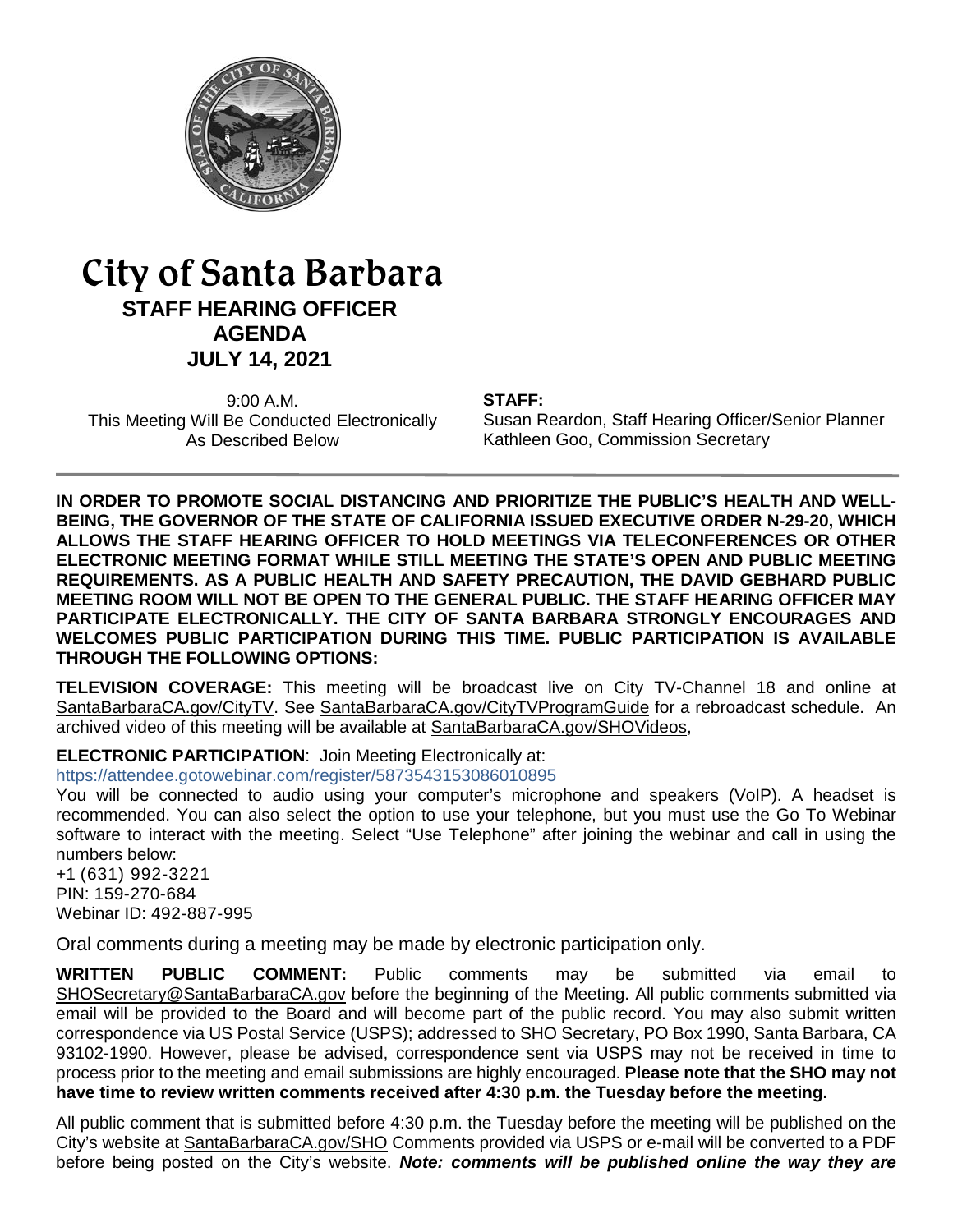#### *received and without redaction of personal identifying information; including but not limited to phone number, home address, and email address. Only submit information that you wish to make available publicly.*

**PUBLIC COMMENT:** Public comment on matters not listed on the agenda will occur at the beginning of the meeting. Members of the public wishing to speak must "raise their hand" in the GoToWebinar platform by selecting the virtual hand icon, which is generally located on most devices in the upper right hand corner of the screen. When persons are called on to speak, their microphone will be activated and they will be notified to begin speaking. Each speaker will be given a total of 2 minutes to address the SHO. Pooling of time is not allowed during general public comment. The time allotted for general public comment at the beginning of the meeting is 30 minutes. The SHO, upon majority vote, may decline to hear a speaker on the grounds that the subject matter is beyond the SHO's subject matter jurisdiction.

**PUBLIC COMMENT ON AGENDIZED ITEMS:** Members of the public wishing to speak on this matter must "raise their hand" in the GoToWebinar platform by selecting the virtual hand icon during the presentation of that item. The "raise hand" icon is generally located on most devices in the upper right hand corner of the screen. When persons are called on to speak, their microphone will be activated and they will be notified to begin speaking. Each speaker will be given a total of 2 minutes to address the Council. Pooling of time is not permitted during meetings conducted electronically.

If you want to be listed as an interested party on an item you have the following options available to submit a request: 1. Submit an e-mail request t[o SHOSecretary@SantaBarbaraCA.gov,](mailto:SHOSecretary@SantaBarbaraCA.gov) 2. Call the SHO Secretary at (805) 564-5470, ext. 4572, or 3. Submit a written request via US Postal Service (USPS); addressed to SFDB Secretary, PO Box 1990, Santa Barbara, CA 93102-1990. **You will need to provide your Name, Email Address, Mailing Address, and the project number (PLN) you want to be added to.**

**AGENDAS, MINUTES, REPORTS, & PUBLIC RECORD WRITINGS:** Documents relating to agenda items are available for review online at [SantaBarbaraCA.gov/SHO.](http://www.santabarbaraca.gov/SHO) You may contact City Planning staff at (805) 564-5578 for general questions about the status of a case.

**PUBLIC HEARING PROCEDURE:** The order of presentation after the Staff Hearing Officer introduces an item is as follows: 1. Staff Presentation (3 minutes)\*; 2. Applicant Presentation (5 minutes)\*; 3. Public Hearing\*; 4. Additional response by Applicant/Staff (5 minutes)\*; 5. Staff Hearing Officer questions and comments; 6. Staff Hearing Officer consideration of Findings and Conditions of Approval; and 7. Action taken by the Staff Hearing Officer. \**Time may be extended or limited by the Staff Hearing Officer.*

**SPANISH INTERPRETATION:** If you need interpretation of your communications to Staff Hearing Officer from Spanish into English, please contact the SHO Secretary at (805) 564-5470, extension 4572 or by email at [SHOSecretary@SantaBarbaraCA.gov.](mailto:SHOSecretary@SantaBarbaraCA.gov) If possible, notification of at least 48 hours will usually enable the City to make arrangements.

**INTERPRETACIÓN EN ESPAÑOL:** *Si necesita una interpretación del español al inglés, para sus comunicaciones a la Staff Hearing Officer, comuníquese con la Oficina del Secretario a (805) 564-5470, extensión 4572, o por correo electrónico a [SHOSecretary@SantaBarbaraCA.gov.](mailto:SHOSecretary@SantaBarbaraCA.gov) Si es posible, la notificación de al menos 48 horas generalmente permitirá a la Ciudad hacer los arreglos.*

**AMERICANS WITH DISABILITIES ACT:** If you need services or staff assistance to attend or participate in this meeting, please contact the SHO Secretary at (805) 564-5470, extension 4572. If possible, notification at least 48 hours prior to the meeting will usually enable the City to make reasonable arrangements. Specialized services, such as sign language interpretation or documents in Braille, may require additional lead time to arrange.

**APPEALS:** Decisions of the SHO may be appealed to the Planning Commission. In order to promote social distancing and protect the health and wellbeing of the public, Community Development will no longer be accepting appeals over the counter. For further information and guidelines on how to appeal a decision to the Planning Commission, please contact the Planning staff at (805) 564-5578 as soon as possible. **Appeals and associated fee must be submitted in writing,** *via email to [PlanningCounter@SantaBarbaraCA.gov](mailto:PlanningCounter@SantaBarbaraCA.gov) and by first class mail postage prepaid* **within 10 calendar days of the meeting that the SHO took action or**  rendered a decision. Appeals and associated fee post marked after the 10<sup>th</sup> calendar day will not be **accepted.**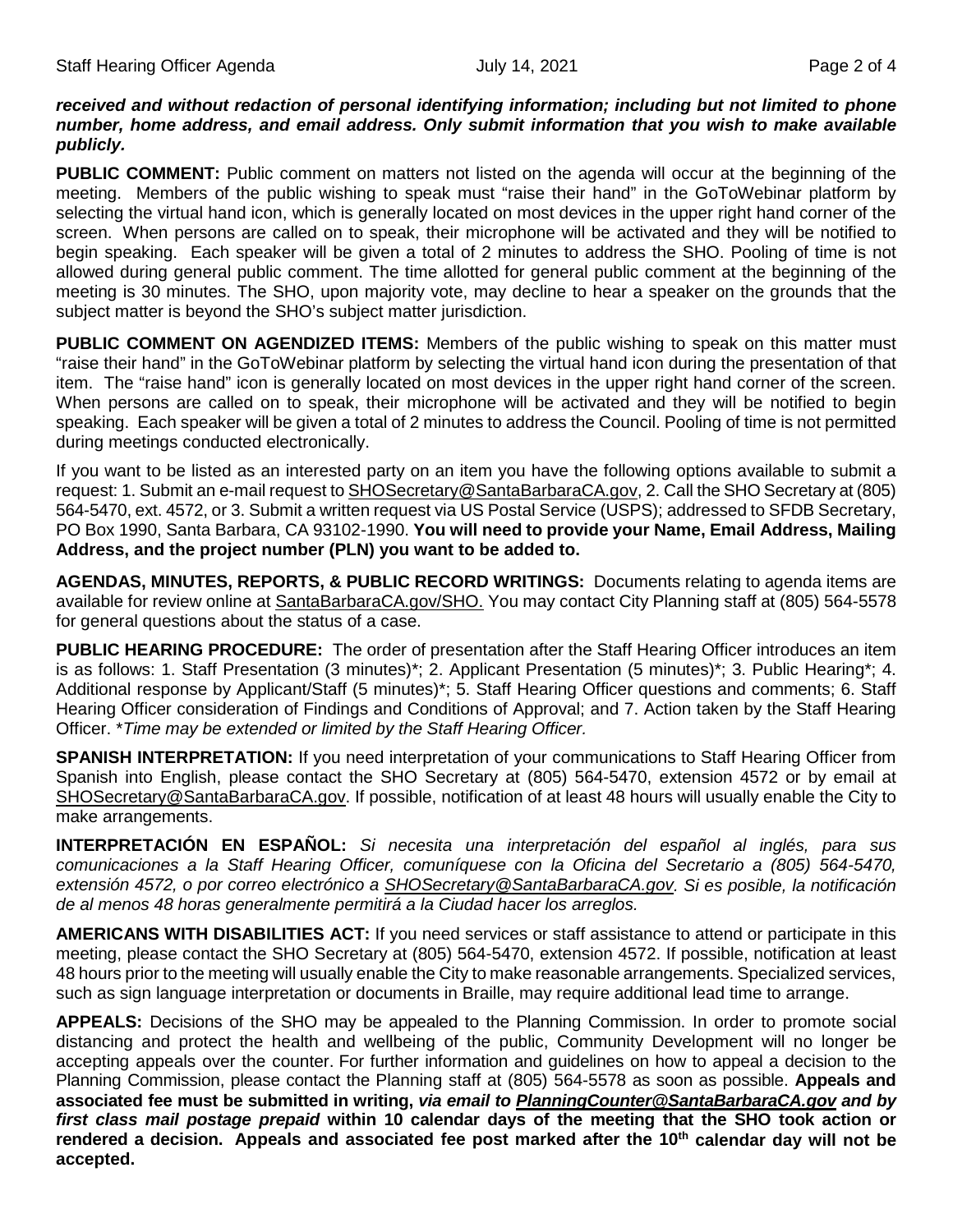**NOTE TO INTERESTED PARTIES:** Only those persons who participate through public comment either orally or in writing on an item on this Agenda have standing to appeal the decision. Grounds for appeal are limited to those issues raised either orally or in written correspondence delivered to the review body at, or prior to, the public hearing.

**NOTICE:** On Thursday, July 8, 2021 this Agenda was posted on the outdoor bulletin board at the Community Development Department, 630 Garden Street and online at [SantaBarbaraCA.gov/SHO.](http://www.santabarbaraca.gov/SHO)

## **NOTICE OF LINKED DIGITAL PLANS**

Hyperlinks to project plans are provided in the agenda. If the project plan is available, you will see the address in the agenda displayed as a blue underlined text. To view the project plans, simply click on the blue underlined address. *Architectural and Engineering drawings are made available to facilitate the public dialog only. All such material is subject to the restrictions of U. S. Copyright Law and may not be used for other purposed without obtaining the permission of the copyright holder.*

## **I. PRELIMINARY MATTERS**

- A. Requests for continuances, withdrawals, postponements, or addition of ex-agenda items.
- B. Announcements and appeals.
- C. Comments from members of the public pertaining to items not on this agenda. Due to time constraints, each person is limited to two minutes.

## **II. PROJECTS**

## **A. [1330 SAN MIGUEL AVENUE,](https://www.santabarbaraca.gov/civicax/filebank/blobdload.aspx?BlobID=237590) ZONE: E-3/S-D-3 (SINGLE UNIT RESIDENTIAL), COASTAL LAND USE DESIGNATION: RESIDENTIAL (5 DWELLINGS/ACRE), APN: 045-042-014, PLN: 2021-00212, APPLICANT: PATRICK MARR, OWNER: DISHA MATTIVE**

The 5,853 square-foot site is currently developed with a 1,002 square-foot single family residence, an attached 454 square-foot garage, and a 106 square-foot storage shed. The project proposal is to replace all exterior doors and windows, construct a new 144 squarefoot second-floor deck, and remodel 340 square feet of the primary residence. The project also includes a request for a Front Setback Modification to add two new window openings to the south elevation of the garage that was approved to be converted to an attached Accessory Dwelling Unit (ADU) under separate permit (PLN2020-00464 and BLD2020- 02475).

The discretionary application under the jurisdiction of the Staff Hearing Officer required for this project is a Front Setback Modification to allow for new window openings within a nonconforming building setback (SBMC §28.87.030.D and SBMC §28.92.110.B).

The Environmental Analyst has determined that the project is exempt from further environmental review pursuant to the California Environmental Quality Act Guidelines Section 15301 (Existing Facilities) and 15305 (Minor Alterations in Land Use Limitations).

Case Planner: Robert Dostalek, Associate Planner Email: [RDostalek@SantaBarbaraCA.gov](mailto:RDostalek@SantaBarbaraCA.gov) Phone: (805) 564-5470, ext. 4552